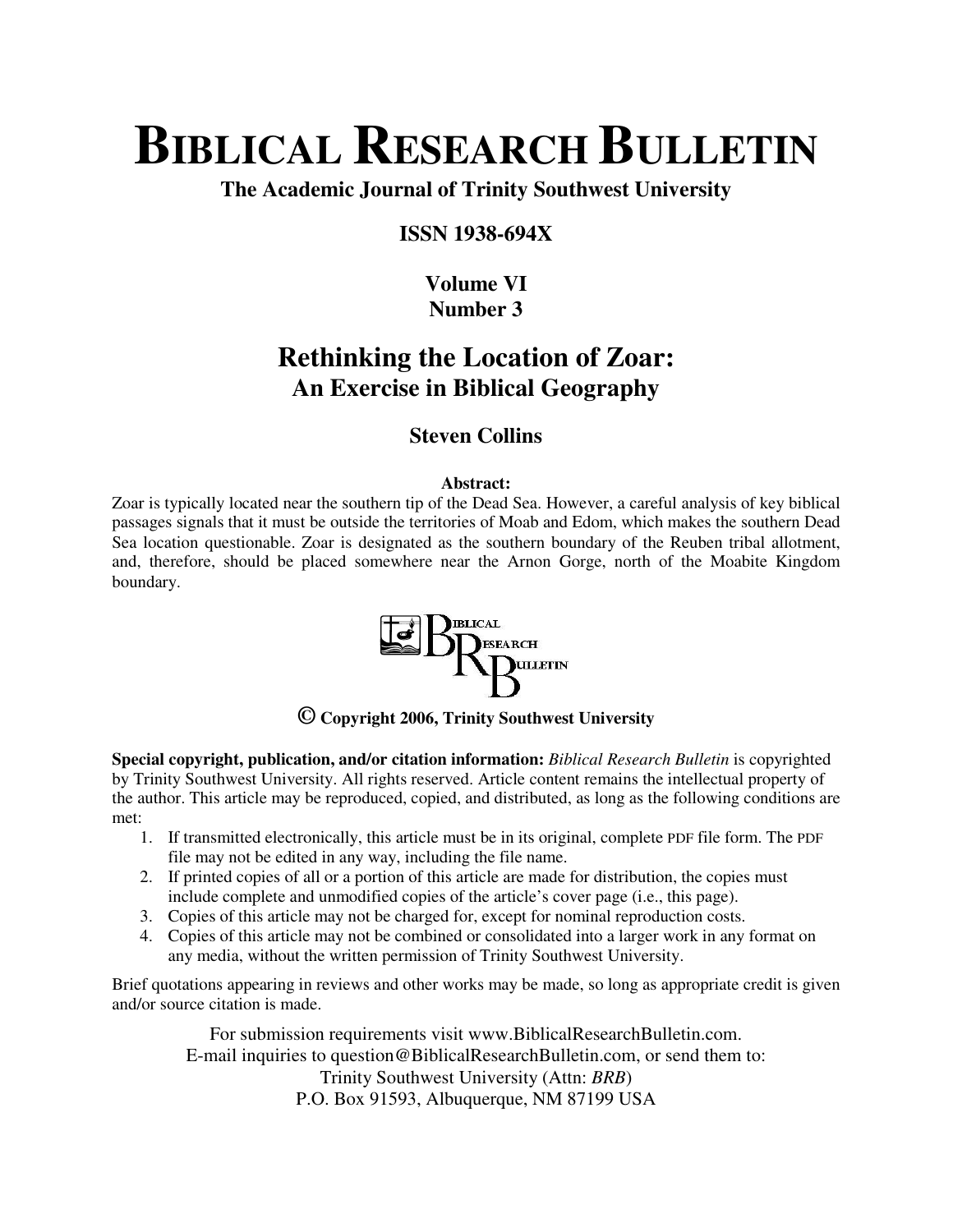# **Rethinking the Location of Zoar: An Exercise in Biblical Geography**

#### **Steven Collins**

Dean, College of Archaeology, Trinity Southwest University; Director, Tall el-Hammam Excavation Project, Jordan

The traditional location of biblical Zoar at es-Safi near the southern tip of the Dead Sea is at least casually accepted by most biblical scholars.<sup>1</sup> That location has, in turn, influenced the placement of the Cities of the Plain, including the infamous city of Sodom. The location of Zoar is one of the key components of the theory of a southern Dead Sea location for Sodom and Gomorrah, and is consistently used as an argument against locating the Cities of the Plain north of the Dead Sea, as I and others have proposed.<sup>2</sup> However, relative to the issue of Zoar's location, there is a biblical passage that may prove definitive in eliminating the southern end of the Dead Sea as a viable area for Zoar: Deuteronomy 34:1-4. A straightforward analysis<sup>3</sup> of the passage suggests

l

 $3$  I would be remiss if I failed to point out that many scholars doubt the credibility of the geographical "lay of the land" in the "Mosaic" literature. In a recent email interaction with T. Schaub, one of the principal excavators of Bab edh-Dhra', he offered to me the following suggestion:

I am wary of using the 'geographical' references in stories about Moses and Lot—given the nature of the stories and the difficulty in dating them. It seems to me the best approach is to use the references in the Prophets which are more reliable for dating. Here we seem to have two separate traditions, one about Admah and Zeboiim for the northern prophets and another about Sodom and Gomorrah for the southern prophets. Perhaps there were two traditions about destroyed cities? Another approach would be to seek the locale which was involved in the passing on of the traditions. I have always thought Hebron could be a likely place for the southern traditions. All very difficult to prove.

<sup>&</sup>lt;sup>1</sup> Most biblical resources such as Bible dictionaries and encyclopedias, as well as commentaries, locate Zoar toward the southern end of the Dead Sea, even if they do not associate it with es-Safi. However, there are exceptions, such as R. D. Culver's entry on Zoar in *The Zondervan Pictorial Encyclopedia of the Bible*. Culver reasons that Zoar is on or adjacent to the eastern Jordan Disk opposite Jericho.

<sup>&</sup>lt;sup>2</sup> For sources using the far southern location of Zoar to influence their placement of the Cities of the Plain see W.F. Albright, "The Archaeological Results of an Expedition to Moab and the Dead Sea," *BASOR* 14 (1924) 2-12; E. Power, "The Site of the Pentapolis," *Bib* 11 (1930) 23-62, 149-182; F.G. Clapp, "The Site of Sodom and Gomorrah," *AJA* 40 (1936) 323-344; J.P. Harland, "Sodom and Gomorrah," *BA* 5 (1942) 17-32; J.P. Harland, "Sodom and Gomorrah," *BA* 6 (1943) 41-54; B.G. Wood, "Have Sodom and Gomorrah Been Found?" *BS* 3 (1974) 65-89; B.G. Wood, "Sodom and Gomorrah Update," *BS* 6 (1977) 24-30; H. Shanks, "Have Sodom and Gomorrah Been Found?" *BAR* 6.5 (1980) 26-36; W.C. van Hattem, "Once Again: Sodom and Gomorrah," *BA* 44 (1981) 87-92; B.G. Wood, "Sodom and Gomorrah Update," *BS* 12 (1983) 22-33; D.M. Howard, Jr., "Sodom and Gomorrah Revisited," *JETS* 27 (1984) 385-400; G.M. Harris and A.P. Beardow, "The Destruction of Sodom and Gomorrah: A Geotechnical Perspective," *QJEG* 28 (1995) 349-362; D. Neev and K.O. Emery, *The Destruction of Sodom and Gomorrah, and Jericho: Geological, Climatological, and Archaeological Background* (New York: Oxford University, 1995); and B.G. Wood, "The Discovery of the Sin Cities of Sodom and Gomorrah," *BS* 12.3 (1999) 67-80. See also W.E. Rast, "Bab edh-Dhra and the Origin of the Sodom Saga," in *Archaeology and Biblical Interpetation: Essays in Memory of D.G. Rose,* ed. by L.G. Perdue, L.E. Toombs, G.L. Johnson (Atlanta: John Knox Press, 1987); W.E. Rast, "Bab edh-Dhra'" in the *Anchor Bible Dictionary*, ed. by D.N. Freedman (New York: Doubleday, 1993); and M.C. Astour, "Zoar" in *ABD*. The aforementioned scholars have made serious attempts to solve the puzzle of the location of the Cities of the Plain, although I think their analysis of the biblical text is often lacking in precision. There have also been attempts to identify a southern Dead Sea Sodom and Gomorrah that border on the ridiculous, such as the pseudo-archaeology of R. Wyatt, R. Cornuke and a handful of others.

My response to Schaub's comment was as follows: "Why would the 'Yahwist's' geography necessarily be suspect, regardless of the time of writing? Finkelstein and Na'aman admit that the geographies of Hexateuchal stories probably accommodate real, known geography from the writers' experiences. Isn't it reasonable that the stories of Abram and Lot are "wrapped around" a real-world geography? Linguistically, geographical referents form powerful mental frameworks, and are some of the most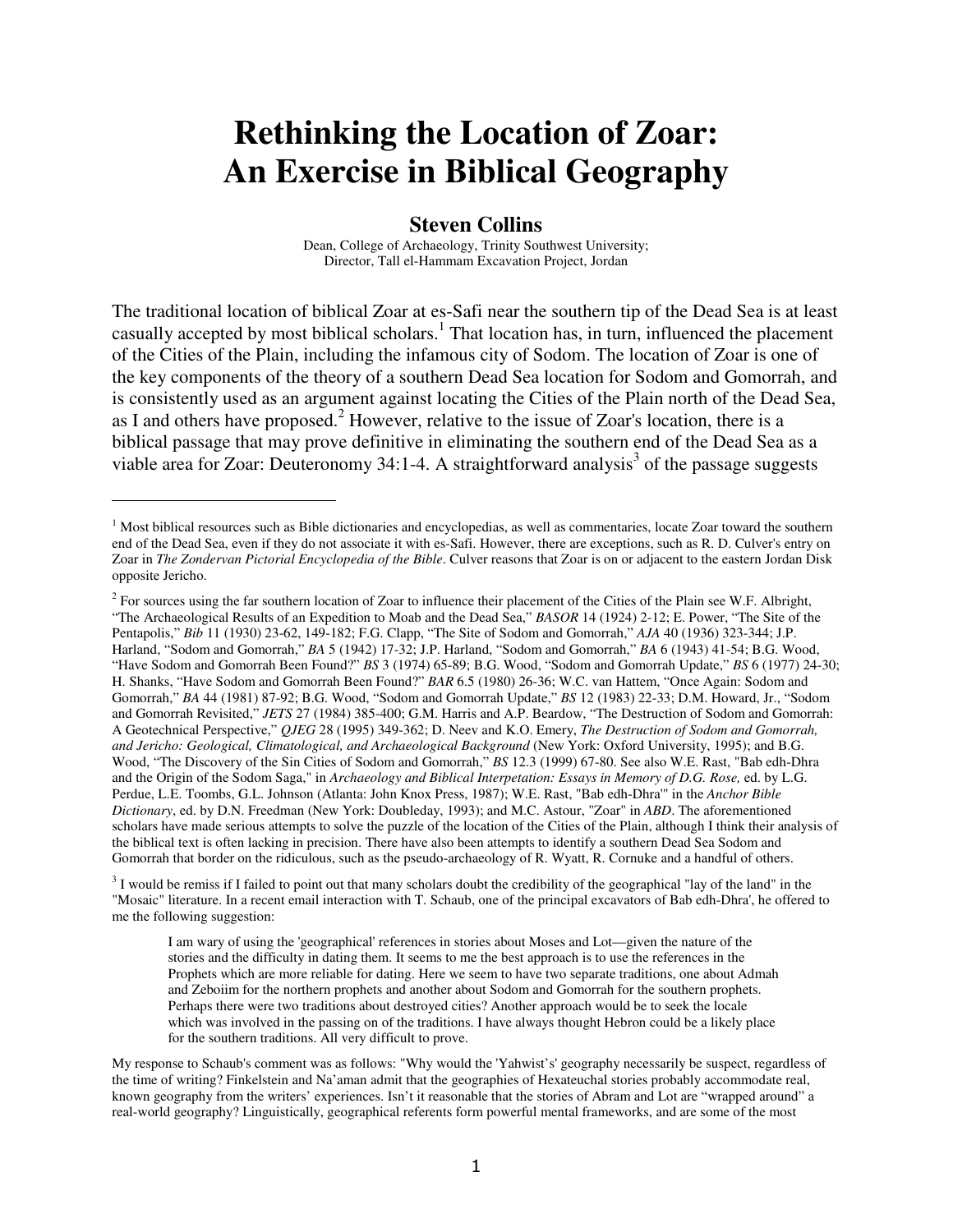that Zoar marks the southern border of the Israelite Reuben allotment at the Arnon River. If Zoar was indeed located just north of the Arnon in the territory of Reuben, then the Cities of the Plain could only be located north of the Dead Sea on the eastern Jordan Disk.<sup>4</sup>

According to Deuteronomy 34:1-4, Moses traveled "from the plains of Moab to Mount Nebo, to the top of Pisgah, which is opposite Jericho" (v. 1). From that location overlooking the Kikkar (disk) of the southern Jordan Valley, "Yahweh showed him all the land" (v. 1). What Moses saw was "the land which [Yahweh] swore to Abraham, Isaac, and Jacob, saying, 'I will give it to your descendants…'" (v. 4). This language is explicit in assigning all of the geographical areas mentioned in the passage to the Israelites as their Promised Land. In the Hebrew text, the description of "the land which I swore" is segmented into six grammatical constructions using the objective particle את, i.e., six direct objects. The five direct objects following the first are introduced by a waw conjunctive, ואת. Each of these six direct objects identifies a geographical area defining the parameters of the contiguous Israelite tribal allotments, the land promised by Yahweh. Three of these geographical units include an additional geographical parameter introduced by the preposition עד, generally translated "to," "unto," or "as far as."

The six geographical areas shown to Moses comprise a sweeping panorama of the Promised Land, moving in a counterclockwise direction from Pisgah northward through the Transjordan, across to the Cisjordan north of Lake Kinneret, then southward through the Cisjordan to the Negev, then northward once again to the southern Jordan Valley below Pisgah. The panorama begins and ends at Pisgah, slightly north of Mt. Nebo. Following the text of Deuteronomy 34:1- 3, the panoramic sweep of the Promised Land's six-part geography looks like this, direct object by direct object (my translation):

"…Yahweh showed him the whole land,"

- 1. "(את־) the Gilead unto (עד) Dan"
- 2. "and (ואת־) all of Naphtali"
- 3. "and (ואת־) [the] land of Ephraim and Manasseh"
- 4. "and (ואת־) all of [the] land of Judah unto (עד) the western sea"
- 5. "and  $(\text{max})$  the Negev"

 $\overline{a}$ 

6. "and (ואת־) the Kikkar of the Valley of Jericho, City of Palms, unto (עד) Zoar"

Notice that there is a large geographical discontinuity from direct object five, "the Negev," to direct object six, "the Kikkar of the Valley of Jericho…unto Zoar." The writer jumps from the Negev all the way to the southern Jordan Valley, with the additional parameter "unto (עד) Zoar." What is the reason for this large geographical discontinuity? When one remembers the promises regarding the descendents of Esau (the Edomites) and Lot (the Moabites), the answer is clear, and reflected on all Bible maps: Edom and Moab were off-limits to the Israelites (Deuteronomy 2:4-5, 9). Looking at any good map of the Israelite tribal allotments, "the Negev" (direct object five) represents the allotment to Simeon. The area represented by direct object six, "the Kikkar of

tenacious elements of historical narrative and myth." I cannot imagine a good argument in favor of minimizing the historical value of Hexateuchal geography that would hold up to rigorous scrutiny. Pitting date of writing against geographical accuracy seems to me a non sequitur.

<sup>4</sup> For a detailed discussion of the northern Kikkar theory for the location of Sodom see S. Collins, *The Search for Sodom and Gomorrah* (Albuquerque: Trinity Southwest University Press, 2002-2006).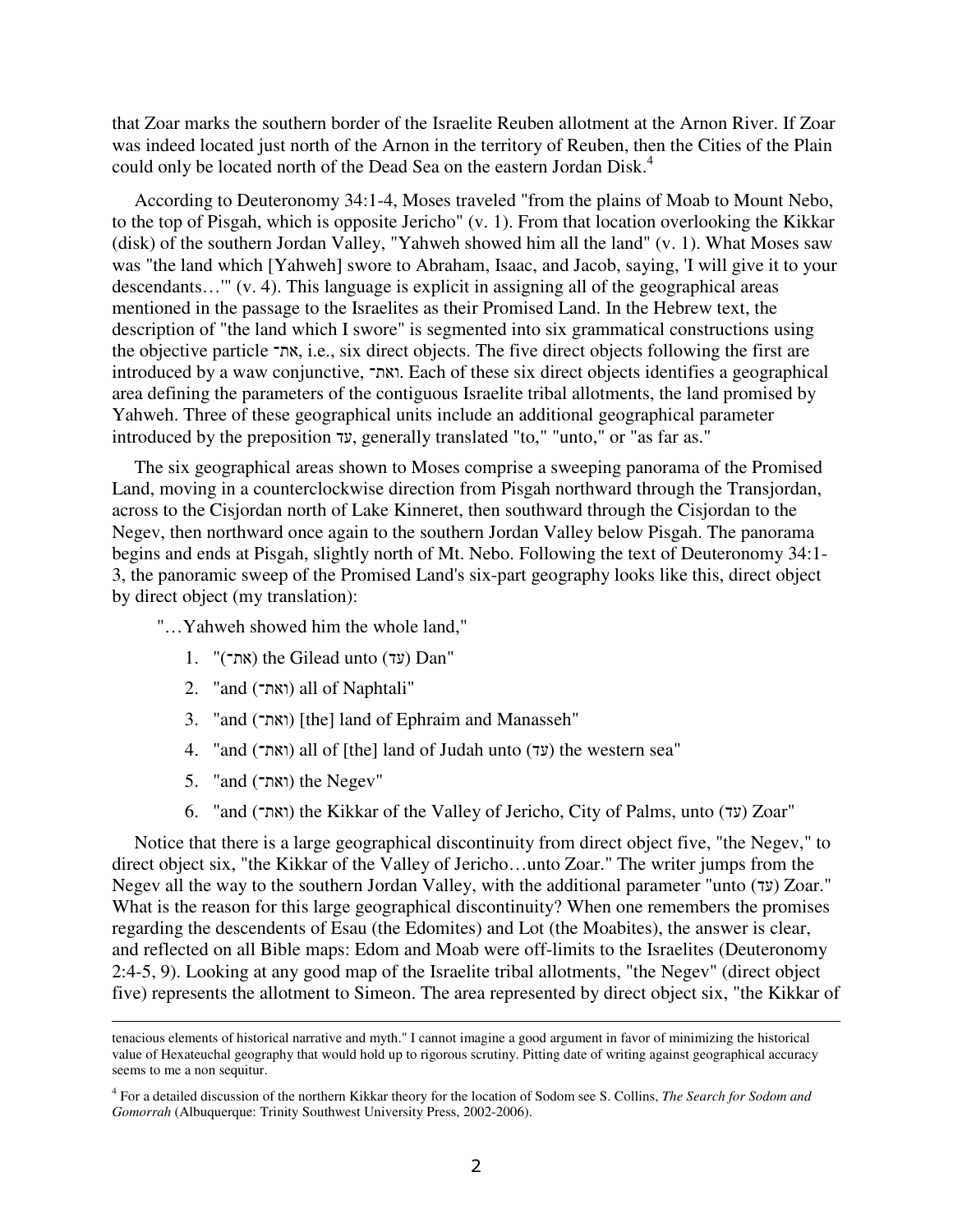the Valley of Jericho…unto Zoar," is none other than the allotment to the tribe of Reuben, the southern extent of which was the Arnon River, the border of Moab.

The extent of the Reubenite territory is clearly laid out in Joshua 13:9-10 (my translation): "...from Aroer on the rim of the Arnon Gorge, and the town in the middle of the gorge, and [the] whole plateau of Medeba unto Dibon, and all the towns of Sihon, king of the Amorites, who ruled in Heshbon unto [the] border of [the] sons of Ammon…" If in Deuteronomy 34:3 "the Kikkar of the Valley of Jericho…unto Zoar" defines the same Reubenite territory as presented in the Joshua passage above—and I think it does—then Zoar marks the southern border of Reuben, and is possibly identified in Joshua 13:9 as "the town in the middle of the gorge." Consider this: if Aroer is "on the rim of the Arnon Gorge," then what is the identity of the other town?

All scholars agree that Zoar was south of Sodom and the Cities of the Plain, as one traveled in the direction of Egypt. It was probably located on the north/south trade route running along the eastern shore of the Dead Sea. But where along that route? Coordinating between the Deuteronomy and Joshua passages quoted above, Zoar could easily be placed on the north/south highway near the confluence of the Arnon River and the Dead Sea, "in the middle of the gorge," meaning that it was on the northern bank of the river within the territory of Reuben. Everything on the other side of the Arnon River was Moabite territory.

Zoar, of course, means "small, insignificant." On this basis I have always suggested that it probably had little or no permanent architecture in the Bronze Age, and was substantially a "tent city" near a perennial water source such as a spring or surface flow.<sup>5</sup> Such a town may have served as a watering center, an oasis stop-over and safe haven for streams of caravans, diplomatic entourages, and nomads coursing back and forth between Mesopotamia, Egypt and the Transjordan Levant. Perhaps the location was controlled ("ruled") by a tribal chieftain ("king," Genesis 14:2) who retained a troop of fighting men (Genesis 14:1-9) that guarded their prosperous little caravan way-station from attack, and otherwise provided protection—not without cost!—for travelers moving through the eastern Dead Sea corridor. If Zoar (also called Bela, Genesis 14:2, 8) was "the town in the middle of the [Arnon] gorge," then, being comprised mainly of tents, it would have been able to remain close to the Arnon River as the seasonal water flow fluctuated between frequent raging torrents in the winter and early spring, and a steady trickle during the late summer and fall. A tent city would be able to make progressive location adjustments away from the high water flows, but then move closer to the river as its flow dwindled during the hotter months. Thus, such a small town, a Zoar, would not have been "on the rim of the Arnon Gorge" as was Aroer, but would have been "in the middle" of the Wadi Arnon near the water, the source of their livelihood. For the length of the Dead Sea's eastern shore, the Arnon River was the only perennial water source on the north/south trade route, making a caravan watering center at that location an almost guaranteed success. Logically, coming from Egypt, Edom or Moab, a Zoar (Bela) thus situated would have served as the gateway to the Cities of the Plain to the north. All this makes perfect sense out of the biblical data regarding Zoar.

Regardless of whether or not Zoar was "the town in the middle of the [Arnon] gorge," the fact that it is listed with the geographical areas and locations comprising the Israelite Promised Land in Deuteronomy 34:1-4—confirmed by the configuration of the Reubenite territory in Joshua 13:9-10 as depicted on virtually every Bible map in existence—places Zoar at the southernmost

 $\overline{a}$ 

<sup>5</sup> Collins, *Sodom and Gomorrah* 15.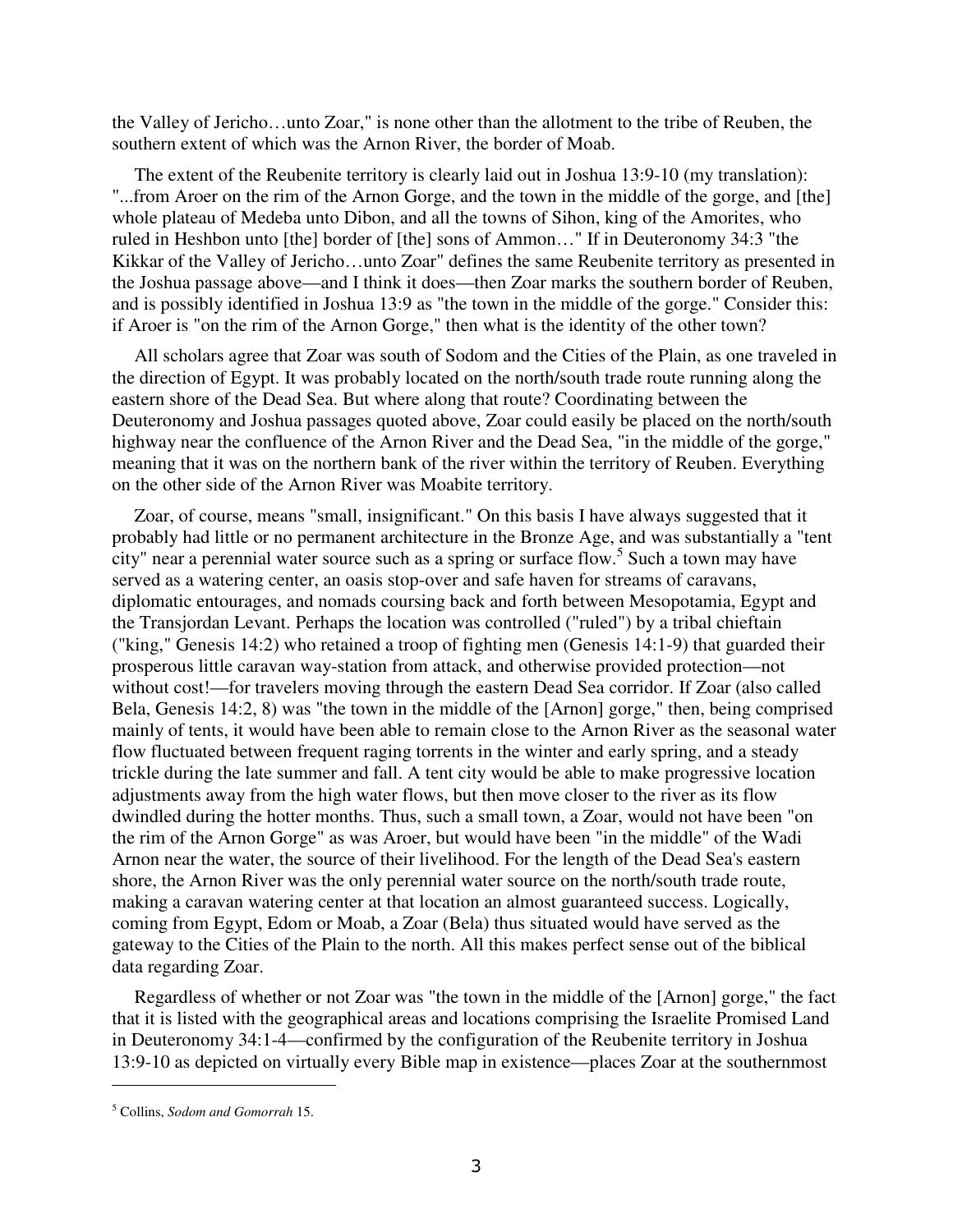border of the Israelites in the Transjordan—the Arnon River. The entire region south and southeast of the Dead Sea from below the Arnon and west to the Negev was occupied by Moab and Edom, and was not a part of the land promised to the Israelites. The traditional site of Zoar (es-Safi) is in the far southern part of the Moabite Kingdom, perhaps in Edom, far from Israelite territory.

R. D. Culver's comments about the location of Zoar are instructive in light of what I have stated above:

There are…serious objections to [the southern Dead Sea] view. The Bible locates Zoar specifically at an extremity of the "Plain…the valley of Jericho" in the recital of the dimension of the Promised Land (Deut 34:3). This most naturally would be on the eastern edge of the Jordan Valley near the N end of the Dead Sea, the opposite end from the "traditional" site esp. considering that Mt. Nebo (or Pisgah) from which Moses espied the place is directly overlooking a plain which has Jericho in plain view at its western edge. Further, it is difficult to understand the purpose of the expedition to invade cities so remote, and inaccessible as the S end of the Dead Sea, by armies from Mesopotamia (Gen 14). How would Moses have seen the area at the S end of the Dead Sea from Mt. Nebo in Moab opposite Jericho (Deut 34:1, cf. v. 3), for it is cut off from view by heights intervening? The geographical notations in connection with Lot's choice of a city of the "Plain of Jordan" (Gen 13:10-12, cf. 3, 4) seem clearly to indicate the valley of Jordan opposite Bethel and Ai, fifty or sixty m. N of the S end of the Dead Sea. Against the scholarship and traditions regarding the location of Zoar and the rest of the "Pentapolis" this writer holds that the sense of the Biblical texts is contrary.<sup>6</sup>

Although I do not agree with every detail of Culver's analysis, I think he is entirely correct in linking Zoar with the geographical unit including "the Kikkar of the valley of Jericho." That Zoar is within the borders of the land promised to the Israelites is difficult to refute. Additionally, it seems to me that the *only* thing standing in favor of a far southern Zoar is the relatively inconsequential tradition represented by the Madaba Map from the sixth century CE.<sup>7</sup> All other lines of evidence, both textual/geographical and archaeological, point to a Zoar at the Arnon border of Moab.

The fact that there is nothing archaeological to commend the traditional location of Zoar, except the Madaba Map, ought to give biblical cartographers pause in the light of Deuteronomy 34:1-4 as supported by Joshua 13:9-10. It is reasonable, even obvious, that the sixth direct object in Deuteronomy 34:3, "the Kikkar of the Valley of Jericho…unto Zoar," marks the north-tosouth extent of the Reuben allotment north of Moab. Given this placement of Zoar on the north side of the Arnon River, the location of the Cities of the Plain, including Sodom, would be still further to the north. The fact that the phrases "Kikkar of the Valley of Jericho" in Deuteronomy 34:3 and "Kikkar of the Jordan [River]" in Genesis 13:10 both use the Hebrew term *kikkar* (disk, circle), as does the phrase "Cities of the Plain (*kikkar*)," is a strong indicator that they refer to one and the same geographical area—the disk-like plain of the southern Jordan Valley north of the Dead Sea (recall that Lot could see the whole Kikkar of the Jordan from the area of Bethel/Ai on

 $\overline{a}$ 

<sup>6</sup> R. D. Culver, "Zoar," in *The Zondervan Pictorial Encyclopedia of the Bible* (Grand Rapids: Zondervan, 1976).

 $^7$  The Byzantines had no way to confirm the location of Zoar, but only their own traditions. They likely upheld traditional lore, locating Zoar at the southern end of the Dead Sea because of the desolate nature of the area—it "looked" like a place God might have destroyed!